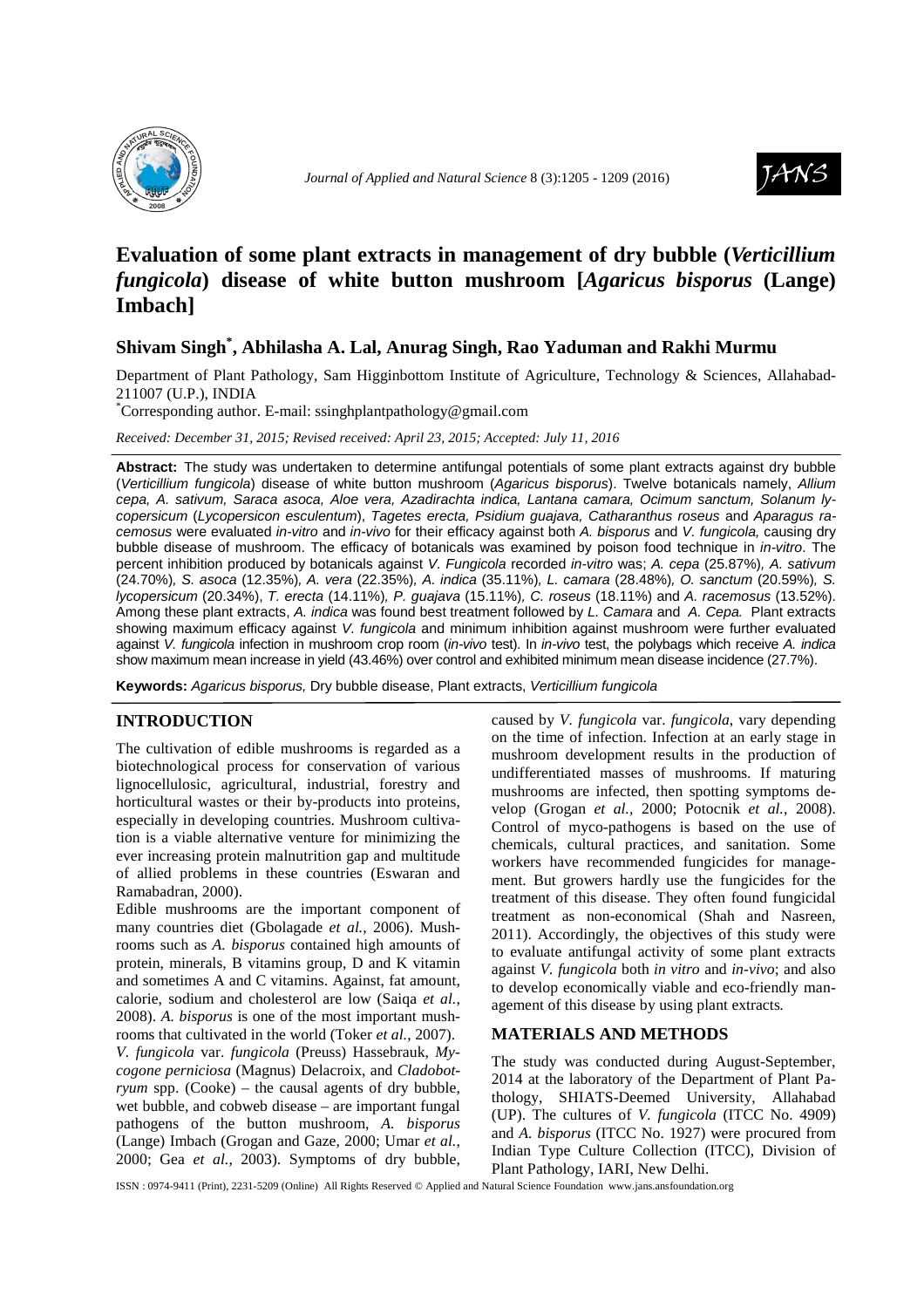*In-vitro* **evaluation:** In this experiment, ethanol extract of 12 botanicals *viz. A. cepa* (onion)*, A. sativum* (garlic)*, S. asoca* (ashoka)*, A. vera* (aloevera)*, A. indica* (neem)*, L. camara* (lantana)*, O. sanctum* (tulsi)*, S. lycopersicum*  (tomato), *T. erecta* (marigold)*, P. guajava* (guava)*, C. roseus* (sadabahar) and *A. racemosus* (satawar) were evaluated in the laboratory for their efficacy against both *A. bisporus* and *V. fungicola.* The plant extracts were evaluated *in-vitro* through poison food technique (Nene and Thapliyal, 2000). Five per cent and ten per cent test concentrations were obtained by adding appropriate amount of sterile distilled water to the standard solution (100%). Two ml of each extract (5% and 10%) was dispensed in petriplates (90mm) and then 20 ml of molten PDA was poured gently in petriplates containing extract solution. After solidification, inoculations were done with 5 mm dia mycelial cut from 6 days old cultures of both *A. bisporus* and *V. fungicola* separately. The media without the plant extract served as control. The plates were incubated at  $27\pm1\degree C$  till the complete growth was observed in control plates. Percent inhibition in growth was calculated in relation to growth in control using the following formula of Vincent (1947):



*In-vivo* **evaluation :** In this study, the botanicals which showed least adverse effects on the growth of *A. bisporus* were evaluated against *V. fungicola* in *in-vivo*  condition during October-February, 2014 in Mushroom Crop Room, Department of Plant Pathology, SHIATS-Deemed University, Allahabad (UP). The spawn of *A. bisporus* was procured from Directorate of Mushroom Research, Solan (HP) and the strain of *A. bisporus* spawn was DMR-3. Wheat straw was used as substrate for cultivation of white button mushroom (*A. bisporus*). Compost was made using long method (28 days). The dried powder of selected plant materials was incorporated separately in the compost @ 1, 2 and 3% (w/w) and filled in polythene bags @ 500 g of compost. The untreated bags (devoid of botanicals) were kept as control. All the treatments including control were replicated six times. Spawn of *A. bisporus*  was added @ 7.5g/kg of compost (Kapoor, 2004). Then, the bags were incubated inside the Mushroom Crop Room, where temperature  $(20\pm 2^0C)$  and humidity (80-85%) was maintained. Room having spawn running bags was kept in dark for 10-15 days till complete colonization of the compost with fungal mycelium (El-Kattan and El-Hadded, 1998).

After complete colonization on compost with mycelium of *A. bisporus*, the bags were inoculated with 3 mL spore suspension of *V. fungicola* with a spore load of  $1\times10^3$  spores mL<sup>-1</sup> in the middle of bag, with the help of syringe. The untreated bags (devoid of botanicals) with the same inoculums load were kept as control (Shah *et al.,* 2012).

While carrying the above experiment *in-vivo,* the observations on days for complete spawn run, days for pin head initiation, per cent increase in yield over control and disease incidence were recorded. Per cent in-



crease in yield over control was calculated by using following formula:

Disease incidence (%) was recorded on a 0-5 scale with  $0 =$  disease free,  $1 = 1-20\%$  area covered by disease,  $2 = 21 - 40\%$  area covered by disease,  $3 = 41 - 60\%$ area covered by disease,  $4 = 61-80\%$  area covered by disease and  $5 = 81-100%$  area covered by disease



(Bhardawaj, 1992). Per cent disease incidence (PDI) was calculated as follows

**Statistical analysis:** In the *in-vitro* experiments, complete randomized design was applied. In *in-vivo* trial, factorial design (RBD) was applied. All the experiments were analyzed statistically by Analysis of Variance (ANOVA). The calculated value was compared with tabulated value at 0.05% level of probability for the appropriate degree of freedom.

#### **RESULTS AND DISCUSSION**

The results obtained on inhibition of mycelia growth of *V. fungicola* by poison food plate technique were presented in table 1. All twelve plant extracts more or less significantly inhibited mycelial growth of *V. fungicola* at both concentrations (5% and 10%). The results revealed that out of twelve selected plant extracts, maximum inhibition of mycelia growth of *V. fungicola* was observed in the *A. indica* (35.11%), followed by *L. camara* (28.48%) and *A. cepa* (25.87%). The least inhibition was exhibited by *S. asoca* (12.35%) and *T. erecta* (14.11%). As maximum inhibition of pathogen was recorded in *A. indica*, it was found that this plant extract also showed least toxicity to *A. bisporus,* inhibiting the mycelial growth of mushroom by (10.58%) (Table 2).

It was further observed that the effect of two concentrations (5 and 10%) on mycelial inhibition of *V. fungicola* varied significantly i.e., with the increase in concentration from 5% to 10%, there was an increase in the inhibition of mycelial growth of *V. fungicola*, except in the treatments which contain *T. erecta* leaf extract inhibiting pathogen mycelium by 15.29% at the rate of 5% but showing the inhibition of 12.94% at the rate of 10%. However, *A. bisporus* also showed the same results.

In this experiment, the plant extracts which displayed the maximum efficacy against *V. fungicola* and least adverse effects on the growth of *A. bisporus* were fur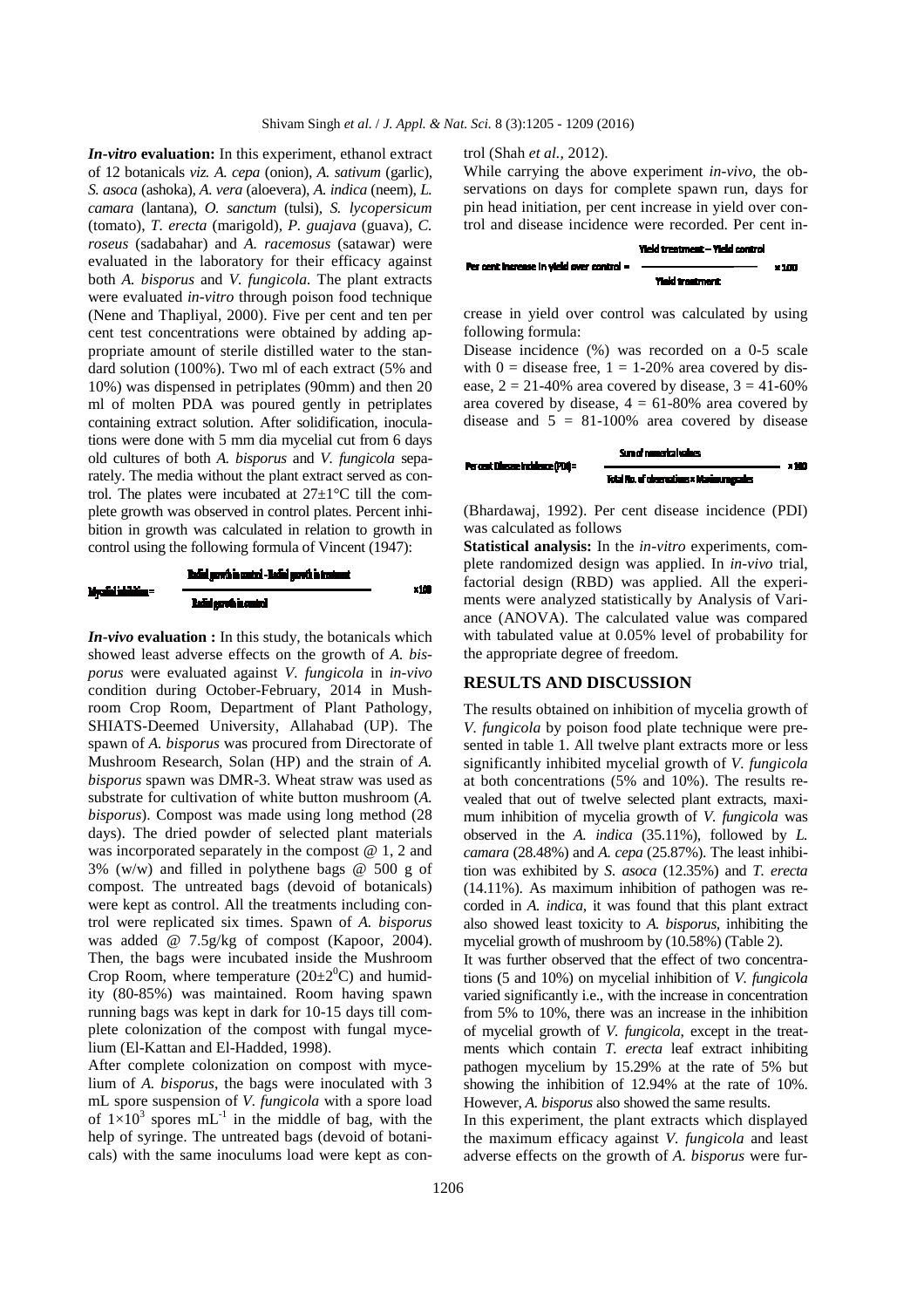**Table 1.** In-vitro efficacy of ethanol extract of selected botanicals on inhibition of mycelial growth (in cm) of V. fungicola.

**Table 3.** Influence of selected botanicals on time taken for complete mycelium run of A. bisporus (in vivo).

| <b>Treatments</b>      | *Percent inhibition over control |                  |                  |  |  |
|------------------------|----------------------------------|------------------|------------------|--|--|
|                        | Concentration (%)                |                  |                  |  |  |
|                        | 5                                | w                | Mean             |  |  |
| <del>Allium cepa</del> | <del>24.70</del>                 | <del>27.05</del> | <del>25.87</del> |  |  |
| Allium sativum         | 22.35                            | 27.05            | 24.70            |  |  |
| Saraca asoca           | 10.58                            | 14.12            | 12.35            |  |  |
| Aloe vera              | 21.17                            | 23.53            | 22.35            |  |  |
| Azadirachta indica     | 30.95                            | 39.28            | 35.11            |  |  |
| Lantana camara         | 26.74                            | 30.23            | 28.48            |  |  |
| Ocimum sanctum         | 20.00                            | 21.18            | 20.59            |  |  |
| Solanum lycopersicum   | 18.60                            | 22.09            | 20.34            |  |  |
| Tagetes erecta         | 15.29                            | 12.94            | 14.11            |  |  |
| Psidium guajava        | 12.79                            | 17.44            | 15.11            |  |  |
| Catharanthus roseus    | 17.41                            | 18.82            | 18.11            |  |  |
| Aparagus racemosus     | 11.76                            | 15.29            | 13.52            |  |  |
| Mean                   | 19.36                            | 22.41            |                  |  |  |

\*Mean of four replications

ther evaluated *in-vivo.* The botanicals selected for *invivo* trial were; *A. indica, L. Camara* and *A. cepa*. Out of twelve plant extracts selected, only three botanicals, *viz*., *A. indica, L. camara* and *A. cepa* were further evaluated against *V. fungicola* under *in-vivo* condition. The data pertaining to *in-vivo* evaluation of botanicals against *A. bisporus* and *V. fungicola* is presented under the following heads:

**Days taken for complete mycelium run:** It is evident from the table 3 that there was significant difference between the influences of plant extracts on time taken for complete mycelium run by *A. bisporus*. The maximum days required for complete mycelium run in *A. bisporus* was significantly less (15.03 days) in *A. indica*. It was followed by *L. camara* (15.13 days) and *A. cepa* (15.23 days) as compared to control (17.5 days), devoid of plant extracts.

**Days taken for pin head formation:** The data re-

**Table 2.** *In-vitro* efficacy of ethanol extract of selected botanicals on inhibition of mycelial growth (in cm) of *A. bisporus.* 

| <b>Treatments</b>    | *Percent inhibition over con- |                   |       |  |
|----------------------|-------------------------------|-------------------|-------|--|
|                      | trol                          |                   |       |  |
|                      |                               | Concentration (%) |       |  |
|                      | 5                             | 10                | Mean  |  |
| Allium cepa          | 12.94                         | 14.11             | 13.52 |  |
| Allium sativum       | 13.95                         | 16.28             | 15.11 |  |
| Saraca asoca         | 32.14                         | 34.52             | 33.33 |  |
| Aloe vera            | 10.71                         | 11.90             | 11.30 |  |
| Azadirachta indica   | 9.41                          | 11.76             | 10.58 |  |
| Lantana camara       | 12.20                         | 15.12             | 13.66 |  |
| Ocimum sanctum       | 11.62                         | 13.95             | 12.78 |  |
| Solanum lycopersicum | 22.35                         | 24.70             | 23.52 |  |
| Tagetes erecta       | 27.05                         | 29.41             | 28.23 |  |
| Psidium guajava      | 35.29                         | 37.64             | 36.46 |  |
| Catharanthus roseus  | 29.41                         | 31.76             | 30.58 |  |
| Aparagus racemosus   | 31.39                         | 32.55             | 31.97 |  |
| Mean                 | 20.70                         | 22.80             |       |  |

\*Mean of four replications

| <b>Treatments</b>  | *Time taken for complete myce-<br>lium run (in days)<br>Concentration $(\% )$ |       |       |       |  |
|--------------------|-------------------------------------------------------------------------------|-------|-------|-------|--|
|                    |                                                                               |       |       |       |  |
|                    | Mean                                                                          |       |       |       |  |
| Azadirachta indica | 14.50                                                                         | 15.30 | 15.30 | 15.03 |  |
| Lantana camara     | 15.10                                                                         | 15.00 | 15.30 | 15.13 |  |
| Allium cepa        | 15.10                                                                         | 15.30 | 15.30 | 15.23 |  |

Control- 17.5 days \*Mean of six replications

corded to influence of selected plant extracts on time taken for pin head initiation by *A. bisporus* presented in table 4, revealed that there was no significant difference between the effect of botanicals and their concentrations on time taken for pinhead formation by *A. bisporus*. The maximum days required for pin head initiation in *A. bisporus* was significantly less (5.0 days) in *A. indica*. It was followed by *L. camara* (5.4 days) and *A. cepa* (5.5 days) as compared to control (6.5 days).

**Per cent increase in yield over control:** It was revealed that there was a significant difference between the influences of the plant extracts on the effect of total yield of *A. bisporus* (Table 5). Maximum increase in yield over control was recorded in treatment *A. indica*  (43.46%) followed by *L. camara* (31.37%) and *A. cepa* (12.36%), which gives the least performance of increase in yield over control. It was further observed that the mushroom yield increased on increasing the concentrations (1, 2 and 3%) of plant extracts. Maximum increase in yield over control was recorded in treatment *A. indica* (48.55%) at 3% concentration, 42.00% at 2% concentration and 39.83% at 1% concentration, followed by *L. Camara* (36.04%) at 3% concentration, 31.73% at 2% concentration and 26.35% at 1% concentration. Minimum increase in yield over control was obtained in *A. cepa*  (6.33%) at 1% concentration, 12.35% at 2% and 18.40% at 3% concentration.

**Per cent disease incidence:** It is clear from the table 6 that all the three botanicals at all concentrations of 1, 2 and 3% were more or less significantly effective in reducing the incidence of *V. fungicola* of *A. bisporus*  as compared to the control. *A. indica* was most effective treatment where the incidence was reduced to 27.7%, followed by *L. camara* (43.3%) and *A. cepa* 

**Table 4.** Influence of selected botanicals on time taken for pin head initiation of *A. bisporus* (*in vivo*).

| <b>Treatments</b>  | <i>*Time taken for pin head initiation</i><br>(in days) |     |     |      |
|--------------------|---------------------------------------------------------|-----|-----|------|
|                    | Concentration (%)                                       |     |     |      |
|                    |                                                         |     |     | Mean |
| Azadirachta indica | 4.6                                                     | 5.1 | 5.3 | 5.0  |
| Lantana camara     | 5.5                                                     | 5.5 | 5.3 | 5.4  |
| Allium cepa        | 5.5                                                     | 5.6 | 5.6 | 5.5  |

Control- 6.5 days, \*Mean of six replications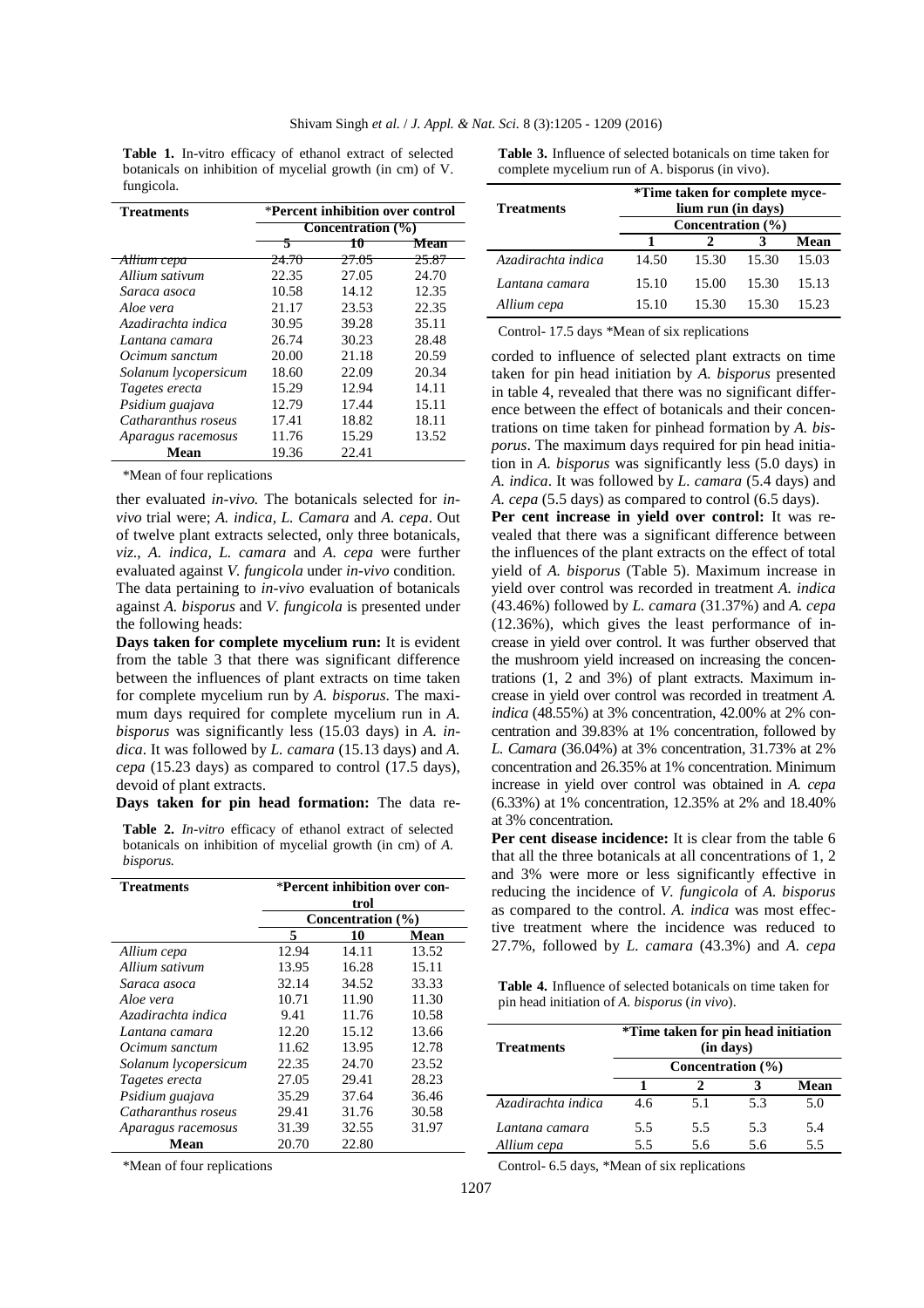| <b>Treatments</b>  | Conc. $(\% )$                 |                |                  | $*Yield(g)$                     |                  |
|--------------------|-------------------------------|----------------|------------------|---------------------------------|------------------|
|                    |                               | <b>Control</b> | <b>Treatment</b> | Per cent increase in yield over | Mean of per cent |
|                    |                               |                |                  | control                         | increase         |
|                    |                               |                | 98.33            | 39.83                           |                  |
| Azadirachta indica |                               |                | 102.00           | 42.00                           | 43.46            |
|                    |                               |                | 115.00           | 48.55                           |                  |
|                    |                               |                | 80.33            | 26.35                           |                  |
| Lantana camara     | $\mathfrak{D}_{\mathfrak{p}}$ | 59.16          | 86.66            | 31.73                           | 31.37            |
|                    | 3                             |                | 92.50            | 36.04                           |                  |
|                    |                               |                | 63.16            | 6.33                            |                  |
| Allium cepa        |                               |                | 67.50            | 12.35                           | 12.36            |
|                    | 3                             |                | 72.50            | 18.40                           |                  |

| <b>Table 5.</b> Influence of selected botanicals on yield of A. bisporus. |  |  |  |
|---------------------------------------------------------------------------|--|--|--|
|---------------------------------------------------------------------------|--|--|--|

\*Mean of six replications

(74.4%). Maximum disease incidence was recorded in control (86.6%). Furthermore, it was found with increase in concentrations of plant extracts, the disease incidence was reduced. Minimum disease incidence (23.3%) was recorded in *A. indica* at 3% concentration, 26.6% at 2 concentration and 33.3% at 1% concentration. Maximum disease incidence (80.0%) was recorded in *A. cepa* at 1% concentration, 73.3% at 2% and 70.0% at 3% concentrations (Table 6).

Evaluation of plant extracts against both *V. fungicola* and *A. bisporus* under *in-vitro* condition, revealed that all the plant extracts more or less suppress the growth of *V. fungicola*. Out of twelve selected plant extracts, *A. indica* (neem) expressed the strongest antifungal activity against *V. fungicola*. It was followed by *A. cepa, L. camara, A. sativum, A. vera, O. sanctum, S. lycopersicum*, *C. roseus, P. guajava, T. erecta, A. racemosus* and *S. asoca.* These plant species may contain chemical compounds having antifungal properties. Sharma and Jarial (2000) evaluated neem leaves against False Truffle (*Diehliomyces microsporus*) disease of *Agaricus* spp. and recorded good results in controlling this disease *in vitro* which supports the present investigation. Sharma and Rajesh (2005) observed that 10% neem leaf extract was effective in inhibiting the growth of *Sepedonium chrysospermum,* 

**Table 6.** Influence of selected botanicals on disease incidence of *V. fungicola* in white button mushoom (*A. bisporus*) cultivation.

| <b>Treatments</b>       | Conc.<br>$($ %)        | Disease inci-<br>dence $(\% )$ | Mean |
|-------------------------|------------------------|--------------------------------|------|
|                         | 1                      | 33.3                           |      |
| Azadirachta<br>in-      | 2                      | 26.6                           | 27.7 |
| dica                    | 3                      | 23.3                           |      |
|                         | 1                      | 46.6                           |      |
| Lantana camara          | $\mathfrak{D}_{\cdot}$ | 43.3                           | 43.3 |
|                         | 3                      | 40.0                           |      |
|                         | 1                      | 80.0                           |      |
| Allium cepa             | $\mathfrak{D}_{\cdot}$ | 73.3                           | 74.4 |
|                         | 3                      | 70.0                           |      |
| Control (no botanicals) |                        | 86.6                           |      |

responsible for causing yellow mold disease in white button mushroom which support the present investigation. Similar findings have also been reported by Shah *et al.* (2012), who observed that neem (*A. indica*) leaf extract at both 5% and 10% was found effective in inhibiting the growth of *Trichoderma harzianum*. Mishra (2009) also reported similar results with the use of neem leaf extract, neem cake solution and neem saw dust against *Trichoderma viride.* 

*In-vivo* evaluation of selected plant extracts, *viz., A. indica, L. camara* and *A. cepa* against *V. fungicola* was carried out in mushroom crop room. *A. indica* was found best treatment among the selected botanicals for *in-vivo* evaluation in all parameters, *viz.,* time taken for complete mycelium run and pin head initiation, yield and per cent disease incidence. Antifungal activity of the product of *L. camara* and *A. indica* plant have very low toxic to mammals (Kleeberg, 1992) and are relatively safe to non-target organisms (Schmutterer, 1995). Similar findings have been reported by Grewal and Grewal (1988), Sharma and Jandiak (1994), Sharma and Jarial (2000), Sharma and Rajesh (2005) and Inam-ul-Haq *et al.* (2010) in that the neem was the best treatment among all used botanicals. Findings of mentioned authors support the present investigation that neem increases the yield of *A. bisporus* and suppresses the infection by *V. fungicola.* 

### **Conclusion**

This study has found two most promising botanicals, *A. indica* and *L. camara* that were able to inhibit the infection of dry bubble disease (*V. fungicola*) of white button mushroom (*A. bisporus*) under both *in-vitro* and *in-vivo* conditions. In *in-vitro* study, *A. indica* and *L. camara* have been best treatments among all botanicals as they inhibit the growth of *V. fungicola* (35.11% and 28.48% respectively). In *in-vivo* study, incorporation of these botanicals in the compost reduces the disease incidence (27.7% and 43.3% respectively) and enhances the yield (mean of per cent increase- 43.46 g and 31.37 g respectively) when compared to control (without botanicals). However, there are still some further studies to be carried out to validate these findings.